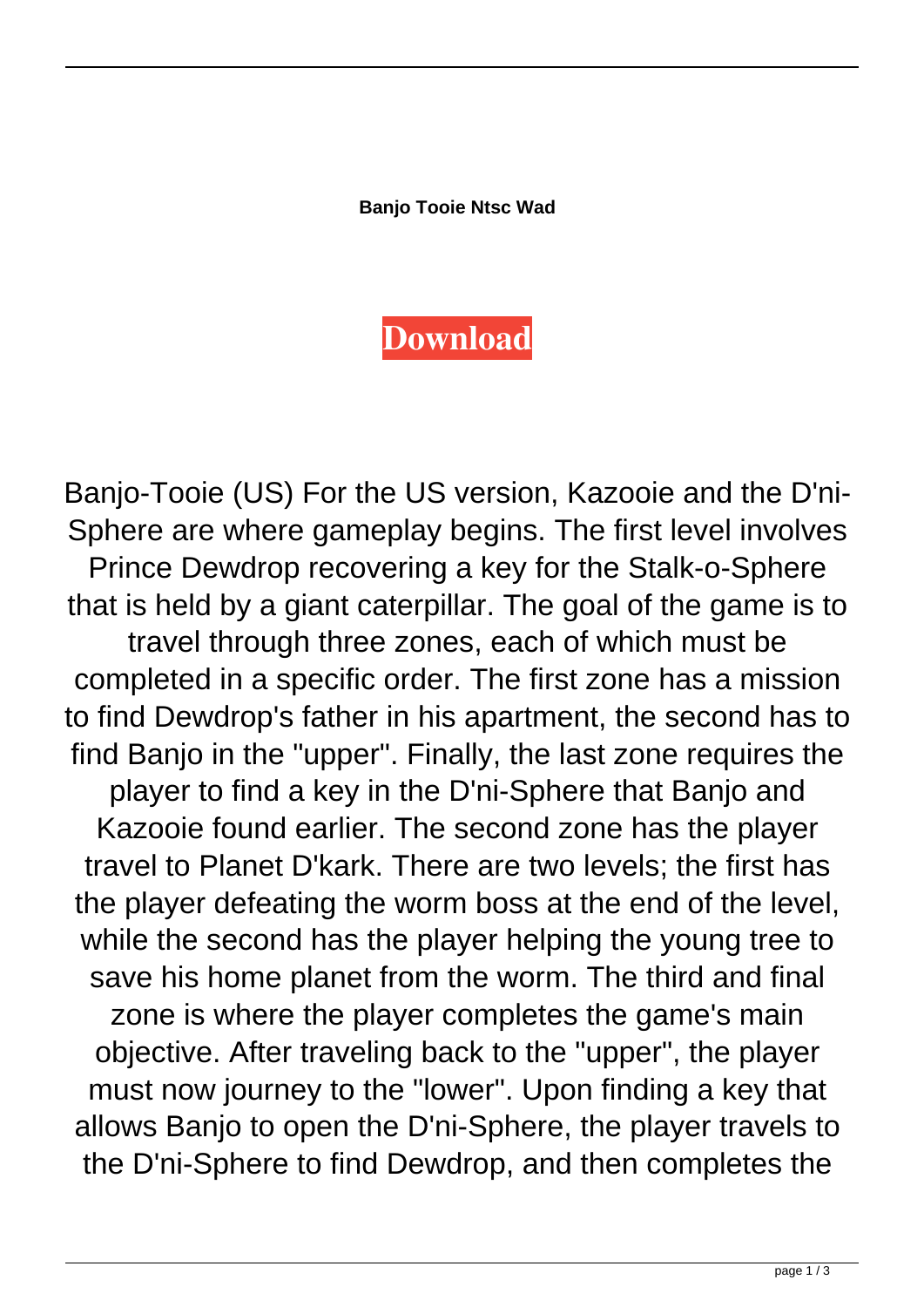game by escaping the Spore Tree. Reception At GameSpot, where Banjo-Tooie was one of the first video games to be released on the Nintendo 64, the game received "generally favorable" reviews with an average score of 8.2 out of 10. Nintendo Power named Banjo-Tooie the #1 video game of 1997. References Category:1997 video games Category:Banjo-Kazooie Category:Platform games Category:Video games developed in the United States Category:Video games with alternate versions Category:Video games with oblique graphics Category:NuFX games Category:Single-player video games Category:Nintendo 64 games Category:Nintendo 64-only games Category:Rare (company) games Category:Interplay Entertainment games// Copyright 2011 The Go Authors. All rights reserved. // Use of this source code is governed by a BSD-style // license that can be found in the LICENSE file. package packet import ( "bytes" "crypto/aes" "encoding/hex" "g